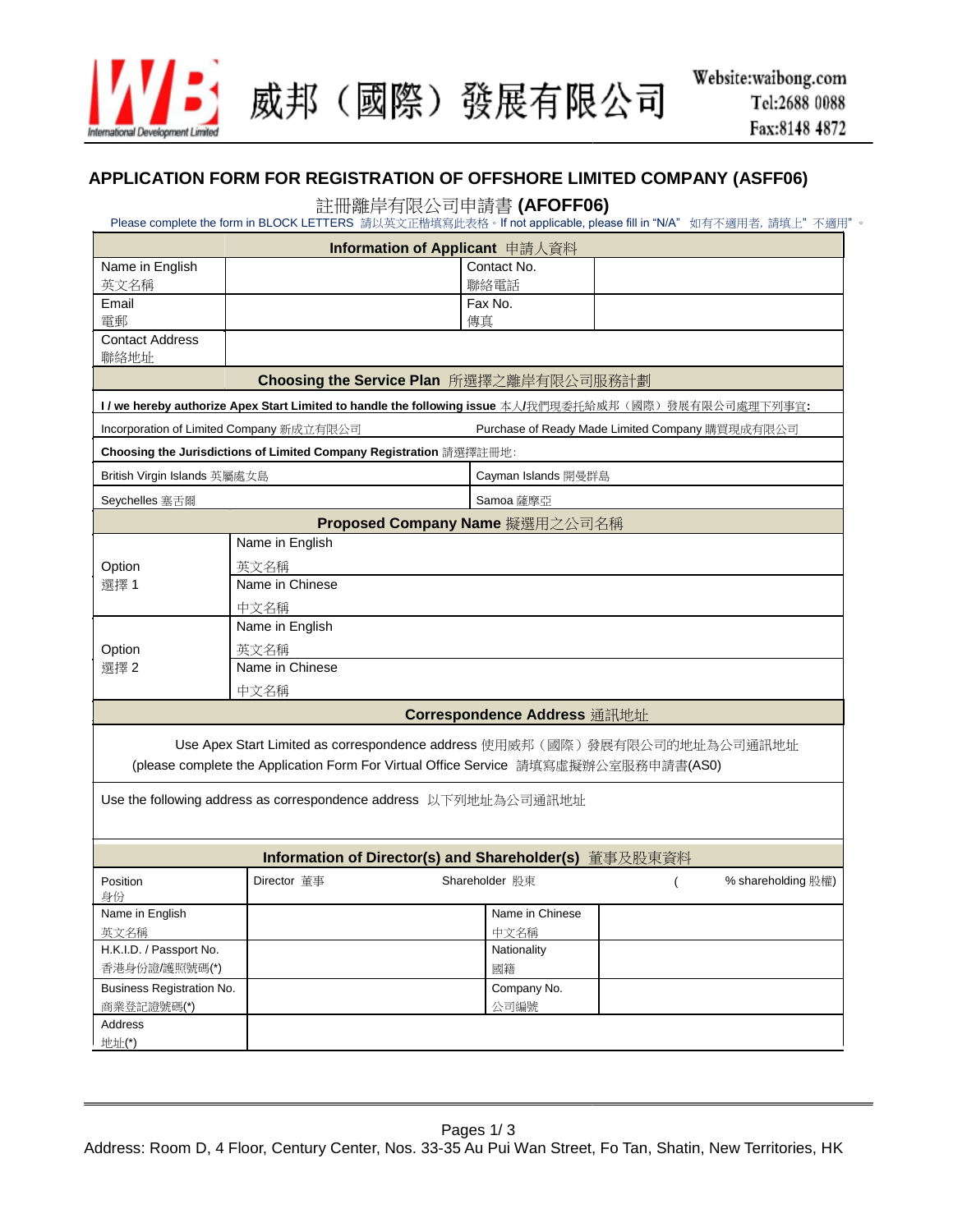

## 5) 威邦(國際)發展有限公司

|                           |             | Information of Director(s) and Shareholder(s)  董事及股東資料 |                    |
|---------------------------|-------------|--------------------------------------------------------|--------------------|
| Position<br>身份            | Director 董事 | Shareholder 股東                                         | % shareholding 股權) |
| Name in English           |             | Name in Chinese                                        |                    |
| 英文名稱                      |             | 中文名稱                                                   |                    |
| H.K.I.D. / Passport No.   |             | Nationality                                            |                    |
| 香港身份證/護照號碼(*)             |             | 國籍                                                     |                    |
| Business Registration No. |             | Company No.                                            |                    |
| 商業登記證號碼(*)                |             | 公司編號                                                   |                    |
| Address                   |             |                                                        |                    |
| 地址(*)                     |             |                                                        |                    |
|                           |             | Information of Director(s) and Shareholder(s) 董事及股東資料  |                    |
| Position                  | Director 董事 | Shareholder 股東                                         | % shareholding 股權) |
| 身份                        |             |                                                        |                    |
| Name in English           |             | Name in Chinese                                        |                    |
| 英文名稱                      |             | 中文名稱                                                   |                    |
| H.K.I.D. / Passport No.   |             | Nationality                                            |                    |
| 香港身份證/護照號碼(*)             |             | 國籍                                                     |                    |
| Business Registration No. |             | Company No.                                            |                    |
| 商業登記證號碼(*)                |             | 公司編號                                                   |                    |
|                           |             |                                                        |                    |
| Address                   |             |                                                        |                    |
| 地址(*)                     |             |                                                        |                    |
|                           |             | <b>Bank Account</b> 銀行戶口                               |                    |

If directors' meeting minutes is required for bank account opening purpose, please advise the name of proposed bank. 如需董事會議紀錄作開設銀行戶口之用,請提供銀行名稱

(\*) Please provide copy of H.K.I.D.Card / Passport and Proof of Residential Address of **ALL** Director(s), and Shareholder(s) for verification purpose.

請附上所有董事及股東之香港身份證或護照副本及住址證明,以供核對。